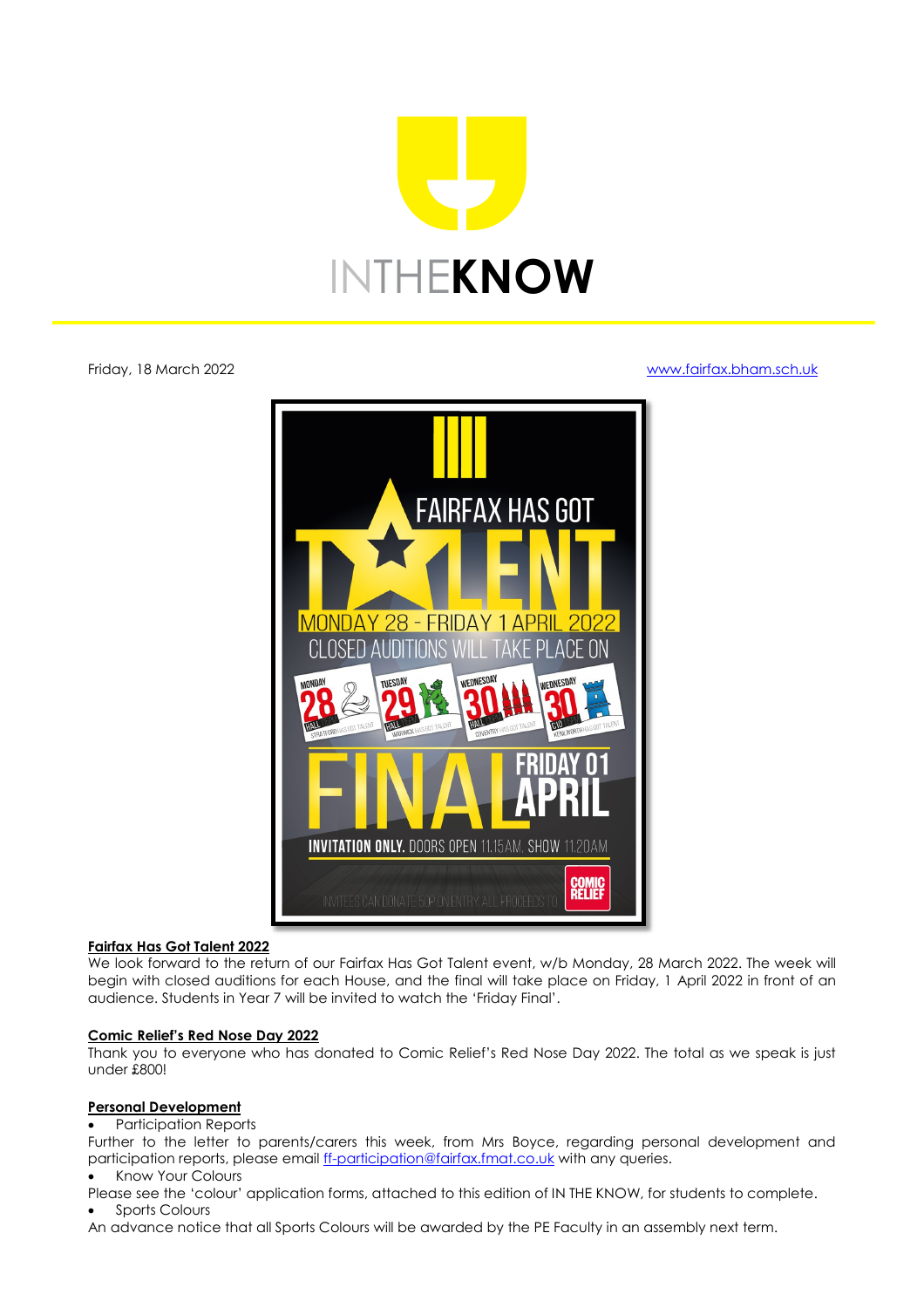# **Student Voice**

An advance notice: please support and encourage your child to log into their Office 365 school account to complete a student voice survey [https://forms.office.com/r/crcrYqpxDd.](https://forms.office.com/r/crcrYqpxDd) Student views are very important to Fairfax. The survey closes on Friday, 8 April 2022.

# **Celebration Evening**

A reminder notice: Celebration Evening is on Wednesday, 6 April 2022. Awardee invitation reminder letters have been sent and seats will be reserved on the evening for all who have confirmed their attendance.

### **PTA Spring Raffle**

Fairfax PTA will be selling raffle tickets via ParentPay for a 'Spring Raffle'. Prizes include two M&S Hampers (Chocolate and Gin & Nibbles), Prosecco, Champagne, Thornton's Chocolates, a Peaky Blinder themed Hamper, a £50 voucher for 'Tweak It' (Brow Studio and Semi Permanent Make-up), and Easter Eggs. Please visit your ParentPay account from Monday, 28 March 2022 to purchase tickets. The Raffle will be drawn on Wednesday, 6 April 2022 by our special guests during the Celebration Evening interval.

#### **Attendance Matters**

Well done to our students whose attendance has been high. A reminder that attendance should be 97%. Attendance improves achievement! Please support Fairfax in maintaining a high level.

#### **Attendance CSAWS**

Please be reminded that CSAWS (Central School Attendance and Welfare Service) may conduct a home visit to any family whose child has not attended school and no valid reason has been provided. CSAWS may also complete a home visit to any family where attendance is a concern.

#### **Term Time Holiday Requests**

A reminder notice: parents/carers are kindly reminded that Fairfax Academy cannot authorise holiday leave during term time. Please be advised doing so may result in penalty charges.

# **Punctuality**

A reminder notice: punctuality is a very important aspect of life. This is a key focus for Fairfax Academy as we prepare our students for the world of work, where there will be high expectations of attendance and punctuality. Students who arrive later than their designated start time can expect to receive a same day after school detention.

#### **Music Evening**

An advance notice: Fairfax look forward to welcoming musicians and their parents/carers to the Music Evening on Wednesday, 30 March 2022, from 18:00 in the Diamond Suite.



A reminder notice: our third Enrichment Day is on Friday, 25 March 2022 and Year 7 students will be participating in Mathematics and CEIAG activities. Year 7 House Badminton and Table Tennis will also take place on this day, and students who want to represent their House should see their Head of House or Assistant Head of House.

A reminder notice: Year 7 Parents' Evening is on Wednesday, 23 March 2022, 15:45-18:45. Please be reminded that Fairfax uses an online booking system for Parents' Evening. Information about how to log on and book appointments has been sent to parents/carers this week, and bookings open at 18:00 on Monday, 21 March 2022. If you have any queries about Parents' Evening please email [ff](mailto:ff-parentsevening@fairfax.fmat.co.uk)[parentsevening@fairfax.fmat.co.uk.](mailto:ff-parentsevening@fairfax.fmat.co.uk)

YEAR 8

A reminder notice: our third Enrichment Day is on Friday, 25 March 2022 and Year 8 students will be participating in Business & Computing and Creativity & Design activities. In addition, some students will be on their 'no consequence' reward trip with Mrs Colbourne.